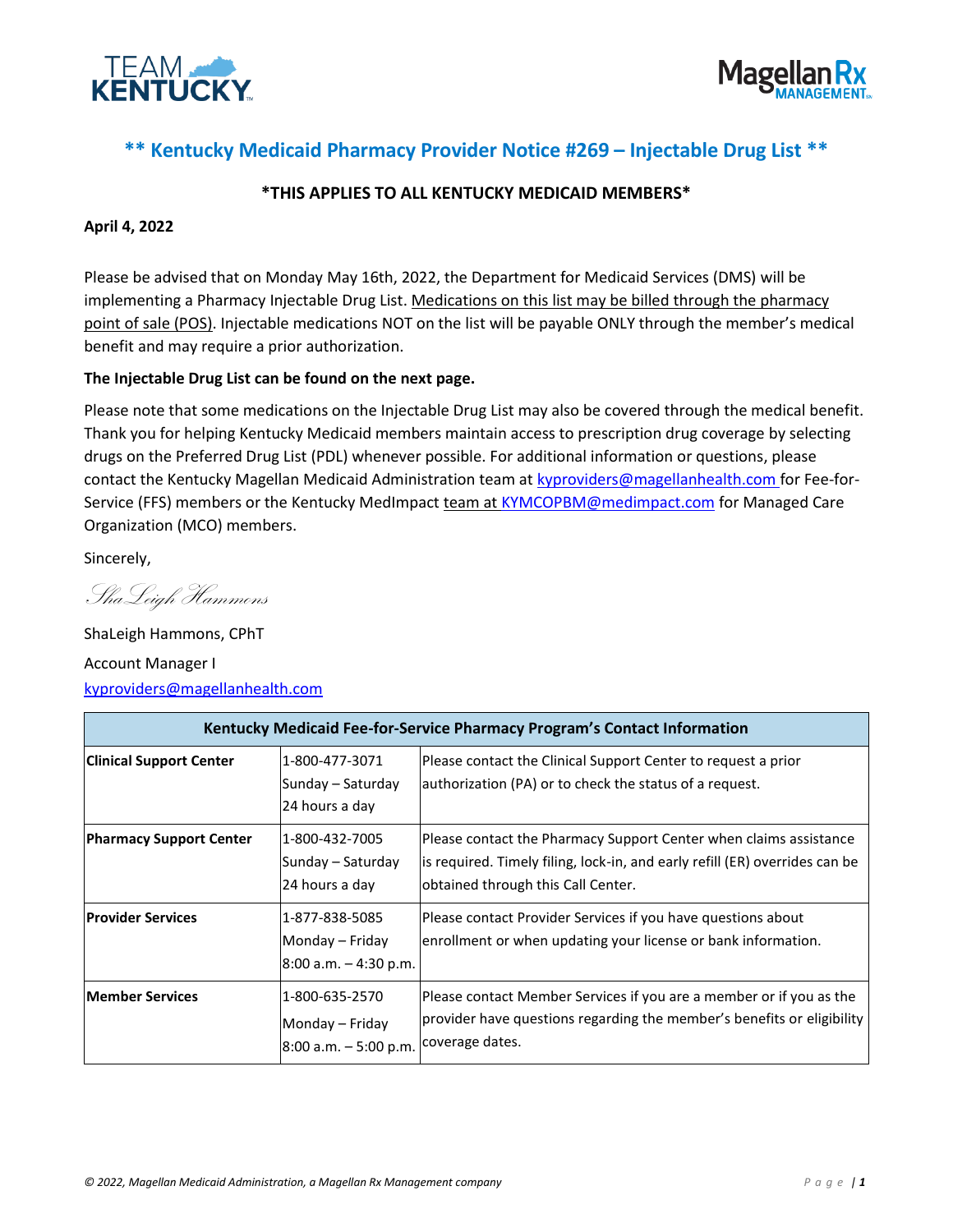



# **Kentucky Medicaid Pharmacy Injectable Drug List Effective: May 16, 2022**

**Medications that are administered using any of the routes listed below and are NOT on the Injectable Drug List, will reject at the pharmacy as "COVERED MEDICAL ONLY". These medications will ONLY be payable through the member's medical benefit.** 

| <b>Epidural</b>       | <b>Hemodialysis</b> |
|-----------------------|---------------------|
| Implant               | Injection           |
| <b>Intraarterial</b>  | Intraarticular      |
| <b>Intracavernous</b> | <b>Intradermal</b>  |
| Intramuscular         | <b>Intraocular</b>  |
| Intraperitoneal       | Intrapleural        |
| <b>Intrathecal</b>    | <b>Intrauterine</b> |
| <b>Intravenous</b>    | <b>Intravesical</b> |
| <b>Irrigation</b>     | <b>Perfusion</b>    |
| <b>Urethral</b>       |                     |

**NOTE: A pharmacy Prior Authorization may be obtained for a Medical ONLY medication IF the following criteria are met:**

- **The medication is being self-administered; AND**
- **Self-administration is allowed per DOSAGE AND ADMINISTRATION section of the prescribing information; OR**
- **The medication is being administered by a home infusion provider.**

| The following classes of injectable medications (brand and generic if available) may be billed at the<br>pharmacy. |                                                       |  |
|--------------------------------------------------------------------------------------------------------------------|-------------------------------------------------------|--|
| <b>Absorbable Sulfonamide Antibacterial Agents</b>                                                                 | Diabetic Supplies as listed on "Diabetic Supply List" |  |
| <b>Aminoglycoside Antibiotics</b>                                                                                  | Glycylcyclines                                        |  |
| <b>Anaerobic Antiprotozoal-Antibacterial Agents</b>                                                                | <b>Insulins</b>                                       |  |
| <b>Antifungal Agents</b>                                                                                           | <b>IV Solutions: Dextrose and Lactated Ringers</b>    |  |
| <b>Antifungal Antibiotics</b>                                                                                      | <b>IV Solutions: Dextrose-Saline</b>                  |  |
| Antiretroviral - Anti-Cd4 Domain 2 Monoclonal Ab                                                                   | <b>IV Solutions: Dextrose-Water</b>                   |  |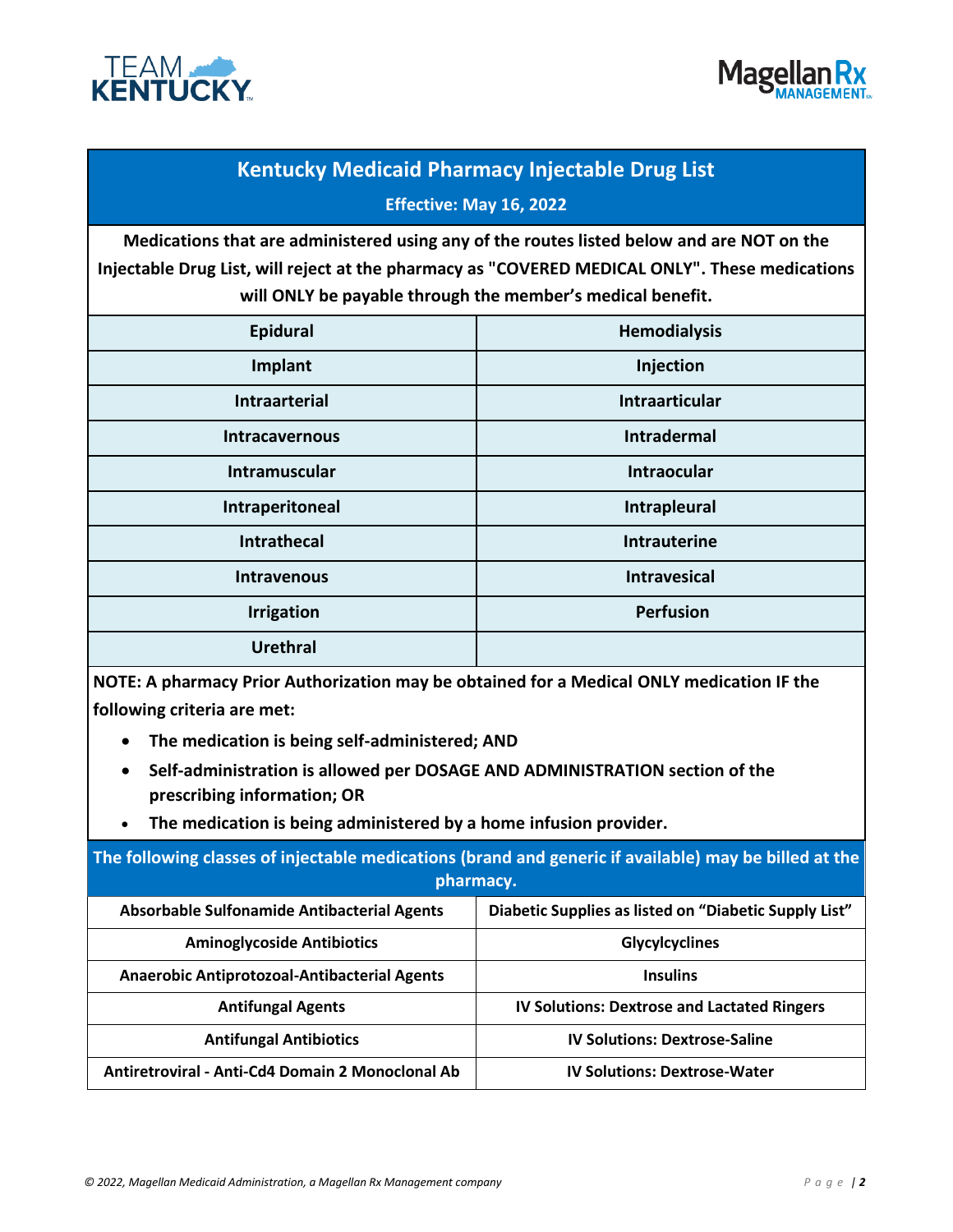



| Antiretroviral-Integrase Inhibitor and NNRTI Comb. | <b>Lincosamide Antibiotics</b>                                                             |  |  |
|----------------------------------------------------|--------------------------------------------------------------------------------------------|--|--|
| <b>Antivirals</b>                                  | <b>Lipoglycopeptide Antibiotics</b>                                                        |  |  |
| <b>Beta-lactams</b>                                | <b>Macrolide Antibiotics</b>                                                               |  |  |
| <b>Carbapenem Antibiotics (Thienamycins)</b>       | <b>Oxazolidinone Antibiotics</b>                                                           |  |  |
| <b>Cephalosporin Antibiotics - 1st Generation</b>  | <b>Penicillin Antibiotics</b>                                                              |  |  |
| <b>Cephalosporin Antibiotics - 3rd Generation</b>  | <b>Polymyxin Antibiotics and Derivatives</b>                                               |  |  |
| <b>Cephalosporin Antibiotics - 4th Generation</b>  | <b>Quinolone Antibiotics</b>                                                               |  |  |
| <b>Cephalosporin Antibiotics - 5th Generation</b>  | <b>Tetracycline Antibiotics</b>                                                            |  |  |
| <b>COVID-19 Vaccines</b>                           | <b>Vancomycin Antibiotics and Derivatives</b>                                              |  |  |
| <b>Cyclic Lipopeptides</b>                         |                                                                                            |  |  |
|                                                    | The following injectable medications (brand and generic if available) may be billed at the |  |  |
| pharmacy.                                          |                                                                                            |  |  |
| <b>Abilify Maintena</b>                            | Medroxyprogesterone                                                                        |  |  |
| <b>Actemra ACTpen and Actemra Syringe</b>          | <b>Methotrexate Sodium</b>                                                                 |  |  |
| <b>Actimmune</b>                                   | <b>Methotrexate Sodium/PF</b>                                                              |  |  |
| <b>Adlyxin</b>                                     | <b>Methylprednisolone Sodium Succinate</b>                                                 |  |  |
| Aimovig                                            | <b>Miacalcin</b>                                                                           |  |  |
| Ajovy                                              | <b>Mircera</b>                                                                             |  |  |
| <b>Aloxi</b>                                       | <b>Mirena</b>                                                                              |  |  |
| <b>Antihemophilic Factors</b>                      | <b>Nalbuphine</b>                                                                          |  |  |
| Apokyn                                             | Naloxone HCL: Inj                                                                          |  |  |
| Apretude                                           | Natpara: SQ                                                                                |  |  |
| Aranesp                                            | <b>Neulasta</b>                                                                            |  |  |
| <b>Arcalyst</b>                                    | Neupogen                                                                                   |  |  |
| <b>Aristada</b>                                    | <b>Nexplanon</b>                                                                           |  |  |
| Aristada Initio                                    | Nivestym                                                                                   |  |  |
| Arixtra                                            | Norditropin, Norditropin Flexpro                                                           |  |  |
| Arzerra                                            | <b>Nplate</b>                                                                              |  |  |
| Ascorbic Acid: Inj                                 | <b>Nucala</b>                                                                              |  |  |
| Aveed                                              | <b>Nutropin AQ Nuspin</b>                                                                  |  |  |
| <b>Avonex</b>                                      | <b>Nyvepria</b>                                                                            |  |  |
| <b>Bacteriostatic Sodium Chloride</b>              | <b>Octreotide</b>                                                                          |  |  |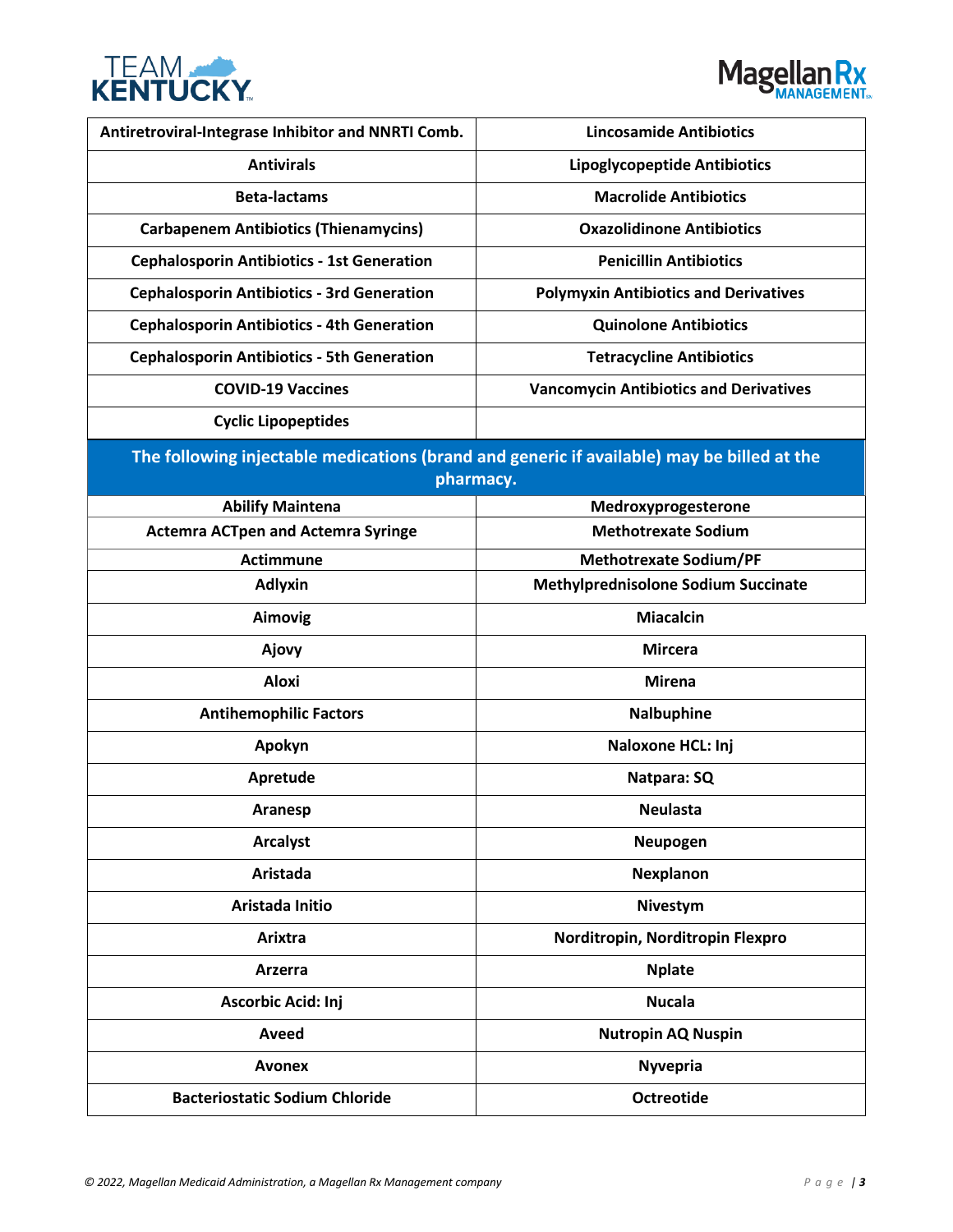



| <b>Bacteriostatic Water for Injection</b> | <b>Ondansetron HCL</b>             |
|-------------------------------------------|------------------------------------|
| <b>Benlysta Syringe and Autoinjector</b>  | <b>Ondansetron HCL/PF</b>          |
| <b>Besremi</b>                            | Olanzapine                         |
| Betamethasone Acetate, Sodium Phosphate   | Omnitrope                          |
| <b>Betaseron</b>                          | Orencia Syringe, Orencia Clickject |
| <b>Bydureon Bcise/Bydureon Pen</b>        | Otrexup                            |
| <b>Byetta</b>                             | <b>Ozempic</b>                     |
| <b>Chlorpromazine HCL</b>                 | Palynziq                           |
| Cimzia                                    | Paragard                           |
| Copaxone                                  | Paricalcitol: Inj                  |
| Cosentyx                                  | Pegasys Syringe, Vial, ProClick    |
| <b>Cutaquig</b>                           | PegIntron                          |
| Cuvitru                                   | Pentam 300: Inj                    |
| Cyanocobalamin (Vitamin B-12)             | <b>Perseris</b>                    |
| Delestrogen                               | Phytonadione: Inj                  |
| Depo-Estradiol                            | Plegridy                           |
| Depo-Medrol Inj                           | Praluent                           |
| Depo-Testosterone                         | Premarin: Inj                      |
| <b>Desmopressin Acetate</b>               | Probuphine                         |
| <b>Dexamethasone Sodium Phosphate</b>     | <b>Procrit</b>                     |
| <b>Dexamethasone Sodium Phosphate/PF</b>  | Progesterone: Inj                  |
| Diazepam: INJ                             | <b>Prolia</b>                      |
| <b>Dihydroergotamine Mesylate</b>         | <b>Promethazine HCL</b>            |
| Diphenhydramine HCL                       | <b>Pyridoxine HCL: Inj</b>         |
| <b>Dupixent</b>                           | Rasuvo                             |
| <b>Eligard</b>                            | <b>Rebif</b>                       |
| <b>Emgality</b>                           | Reblozyl                           |
| Empaveli                                  | Reclast                            |
| <b>Enbrel</b>                             | <b>RediTrex: SQ</b>                |
| <b>Enspryng</b>                           | <b>Relistor</b>                    |
| Epipen/Epipen Jr.                         | Remodulin                          |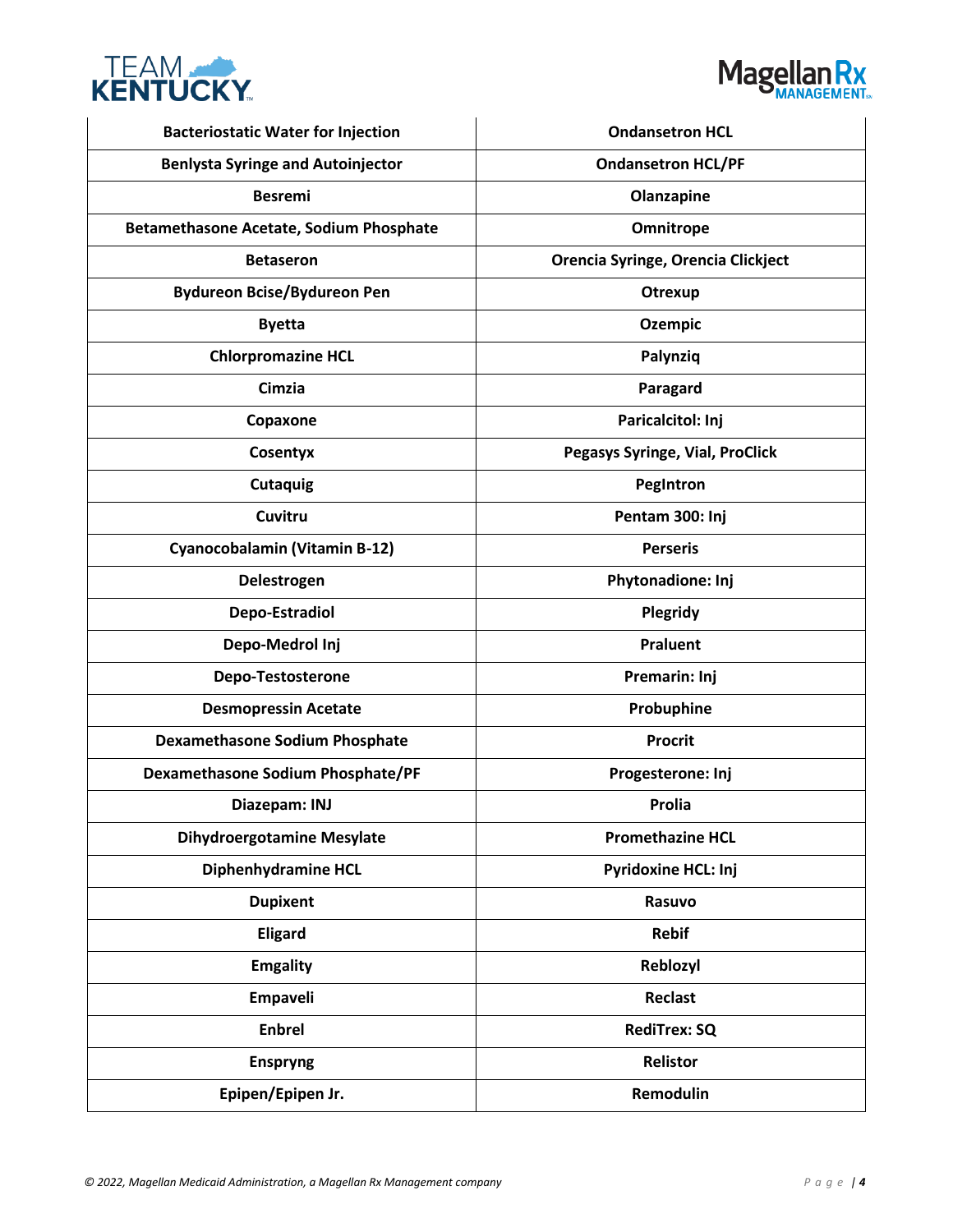



| Epogen                        | Repatha                                    |
|-------------------------------|--------------------------------------------|
| <b>Evenity</b>                | <b>Retacrit</b>                            |
| <b>Extavia</b>                | <b>Risperdal Consta</b>                    |
| <b>Famotidine</b>             | <b>Saizen</b>                              |
| Famotidine/PF                 | Saizen-Saizenprep: SQ                      |
| Fasenra                       | Sajazir: SQ                                |
| Fensolvi                      | <b>Serostim</b>                            |
| <b>Firazyr</b>                | <b>Signifor: SQ</b>                        |
| <b>Flolan</b>                 | Siliq                                      |
| <b>Fluphenazine Decanoate</b> | Simponi                                    |
| Folic Acid: Inj               | <b>Skyla</b>                               |
| <b>Fondaparinux Sodium</b>    | <b>Skyrizi</b>                             |
| Forteo                        | Skytrofa: SQ                               |
| Fragmin                       | <b>Sodium Chloride Irrigation Solution</b> |
| <b>Fulphila</b>               | <b>Sodium Chloride: IV</b>                 |
| <b>Fuzeon</b>                 | Soliqua                                    |
| <b>Gammagard Liquid</b>       | Solu-Medrol, IV Inj                        |
| Gamunex                       | <b>Somatuline Depot</b>                    |
| <b>Gattex</b>                 | <b>Somavert</b>                            |
| Geodon                        | <b>Spinraza</b>                            |
| Genotropin                    | <b>Stelara</b>                             |
| Glatopa                       | <b>Strensig</b>                            |
| GlucaGen                      | <b>Sublocade</b>                           |
| <b>Granix</b>                 | <b>Sumatriptan Succinate</b>               |
| Gvoke                         | <b>Sylatron</b>                            |
| H.P. Acthar Gel               | Symjepi                                    |
| Haegarda: SQ                  | Symlin                                     |
| <b>Haldol Decanoate</b>       | <b>Synagis</b>                             |
| <b>Haldol Lactate</b>         | <b>Takhzyro</b>                            |
| <b>Hemlibra</b>               | <b>Taltz</b>                               |
| <b>Heparin</b>                | <b>Terbutaline Sulfate</b>                 |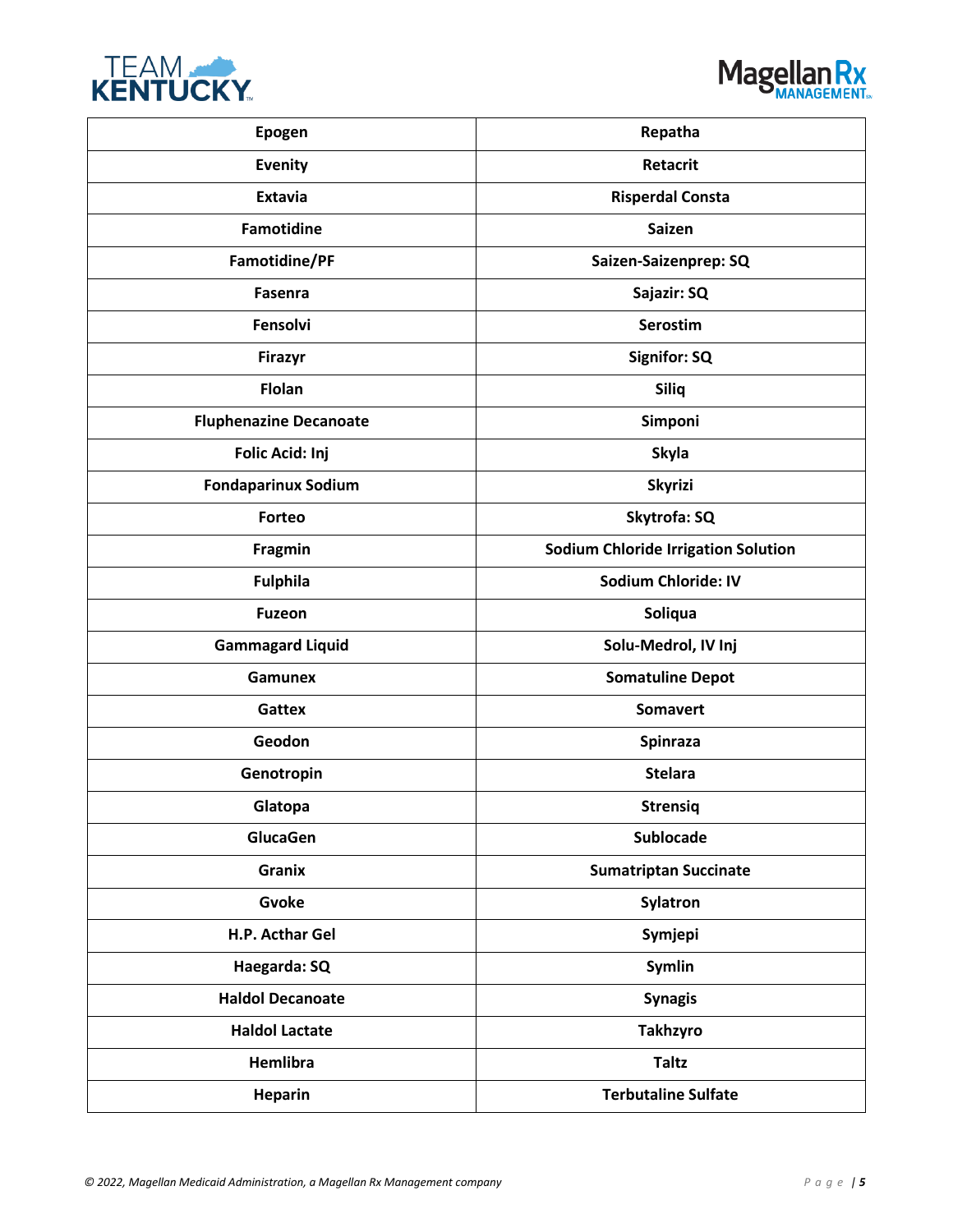



| <b>Hizentra</b>                              | <b>Thiamine HCL: INJ</b>                                            |  |
|----------------------------------------------|---------------------------------------------------------------------|--|
| Humatrope                                    | <b>Tremfya</b>                                                      |  |
| <b>Humira</b>                                | <b>Triamcinolone Acetonide</b>                                      |  |
| <b>Hydrocortisone Sodium Succinate</b>       | <b>Trulicity</b>                                                    |  |
| <b>Hydrocortisone Sodium Succinate/PF</b>    | <b>Tymlos: SQ</b>                                                   |  |
| Hydroxyprogesterone Caproate: IM             | Udenyca                                                             |  |
| <b>Hyqvia</b>                                | <b>Victoza</b>                                                      |  |
| Icatibant: SQ                                | Vitamin K1                                                          |  |
| <b>Ilaris</b>                                | <b>Vivitrol</b>                                                     |  |
| <b>Imitrex</b>                               | <b>Sterile Water for Injection</b>                                  |  |
| <b>Increlex</b>                              | <b>Xembify</b>                                                      |  |
| <b>Intron A</b>                              | <b>Xgeva</b>                                                        |  |
| Invega Sustenna/Invega Trinza/Invega Hafyera | <b>Xolair</b>                                                       |  |
| Kalbitor: SQ                                 | <b>Xultophy</b>                                                     |  |
| Kesimpta                                     | <b>Xyosted</b>                                                      |  |
| <b>Kevzara</b>                               | Zarxio                                                              |  |
| <b>Kineret</b>                               | Zegalogue Autoinjector/Syringe                                      |  |
| Kyleena                                      | Zembrace Symtouch                                                   |  |
| Leukine                                      | Ziextenzo                                                           |  |
| <b>Lidocaine HCL</b>                         | Zolgensma                                                           |  |
| <b>Lidocaine HCL/PF</b>                      | Zomacton                                                            |  |
| Liletta                                      | Zorbtive                                                            |  |
| Lovenox                                      | Zyprexa                                                             |  |
| <b>Lupron Depot</b>                          | Zyprexa Relprevv                                                    |  |
| <b>Makena</b>                                |                                                                     |  |
| <b>MCO Vaccine List</b>                      |                                                                     |  |
|                                              | (Please note, vaccines are not payable at the pharmacy through FFS) |  |
| <b>ActHIB</b>                                | M-M-R II                                                            |  |
| <b>BEXSERO</b>                               | Pneumovax 23                                                        |  |
| <b>Boostrix</b>                              | Prevnar 13                                                          |  |
| Comvax                                       | <b>ProQuad</b>                                                      |  |